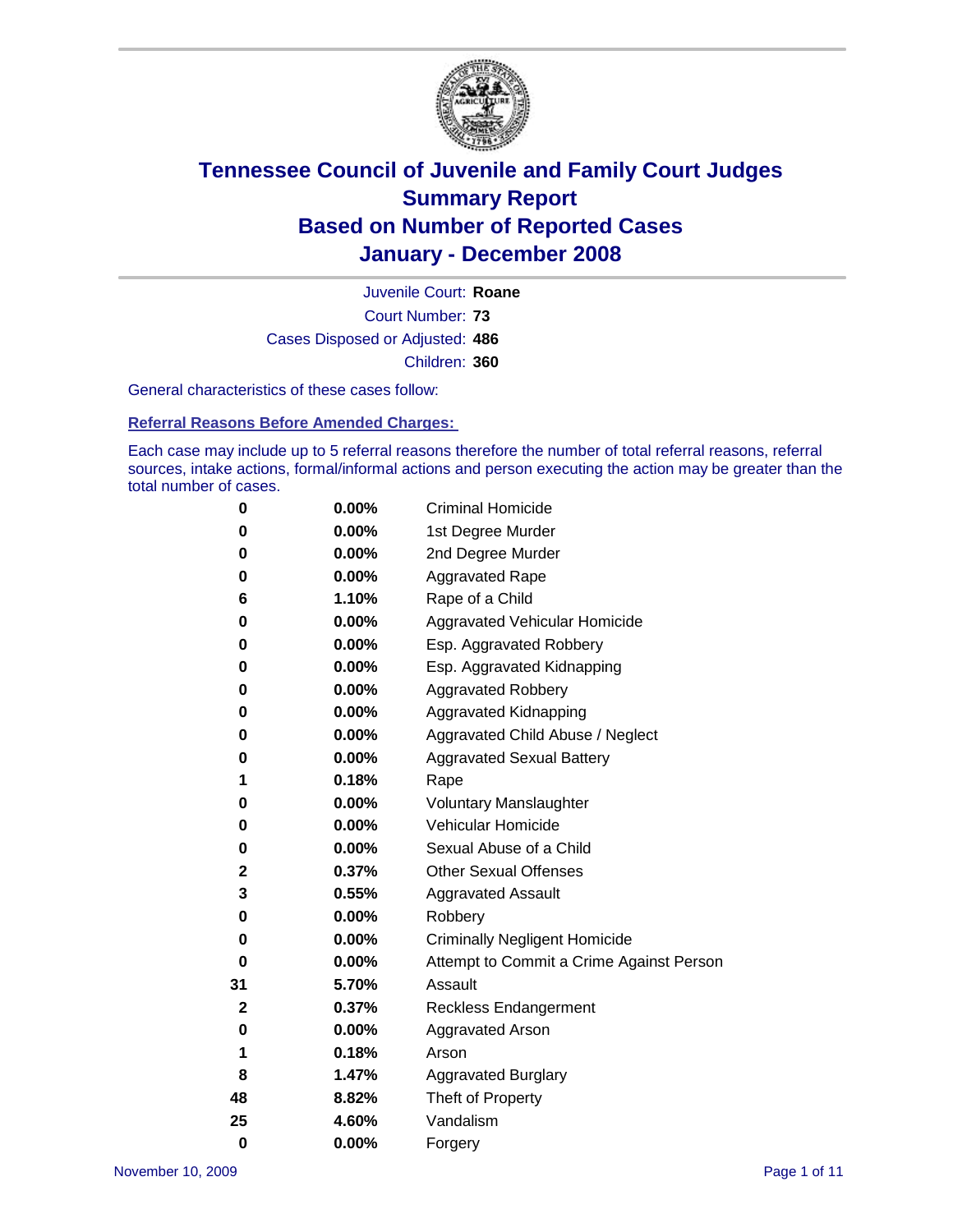

Court Number: **73** Juvenile Court: **Roane** Cases Disposed or Adjusted: **486** Children: **360**

#### **Referral Reasons Before Amended Charges:**

Each case may include up to 5 referral reasons therefore the number of total referral reasons, referral sources, intake actions, formal/informal actions and person executing the action may be greater than the total number of cases.

| 0  | 0.00% | <b>Worthless Checks</b>                                     |
|----|-------|-------------------------------------------------------------|
| 0  | 0.00% | Illegal Possession / Fraudulent Use of Credit / Debit Cards |
| 2  | 0.37% | <b>Burglary</b>                                             |
| 3  | 0.55% | Unauthorized Use of a Vehicle                               |
| 0  | 0.00% | <b>Cruelty to Animals</b>                                   |
| 0  | 0.00% | Sale of Controlled Substances                               |
| 11 | 2.02% | <b>Other Drug Offenses</b>                                  |
| 10 | 1.84% | <b>Possession of Controlled Substances</b>                  |
| 0  | 0.00% | <b>Criminal Attempt</b>                                     |
| 5  | 0.92% | Carrying Weapons on School Property                         |
| 1  | 0.18% | Unlawful Carrying / Possession of a Weapon                  |
| 1  | 0.18% | <b>Evading Arrest</b>                                       |
| 0  | 0.00% | Escape                                                      |
| 0  | 0.00% | Driving Under Influence (DUI)                               |
| 6  | 1.10% | Possession / Consumption of Alcohol                         |
| 2  | 0.37% | Resisting Stop, Frisk, Halt, Arrest or Search               |
| 1  | 0.18% | <b>Aggravated Criminal Trespass</b>                         |
| 7  | 1.29% | Harassment                                                  |
| 0  | 0.00% | Failure to Appear                                           |
| 1  | 0.18% | Filing a False Police Report                                |
| 0  | 0.00% | Criminal Impersonation                                      |
| 10 | 1.84% | <b>Disorderly Conduct</b>                                   |
| 2  | 0.37% | <b>Criminal Trespass</b>                                    |
| 4  | 0.74% | <b>Public Intoxication</b>                                  |
| 0  | 0.00% | Gambling                                                    |
| 2  | 0.37% | Traffic                                                     |
| 0  | 0.00% | Local Ordinances                                            |
| 0  | 0.00% | Violation of Wildlife Regulations                           |
| 0  | 0.00% | <b>Contempt of Court</b>                                    |
| 26 | 4.78% | Violation of Probation                                      |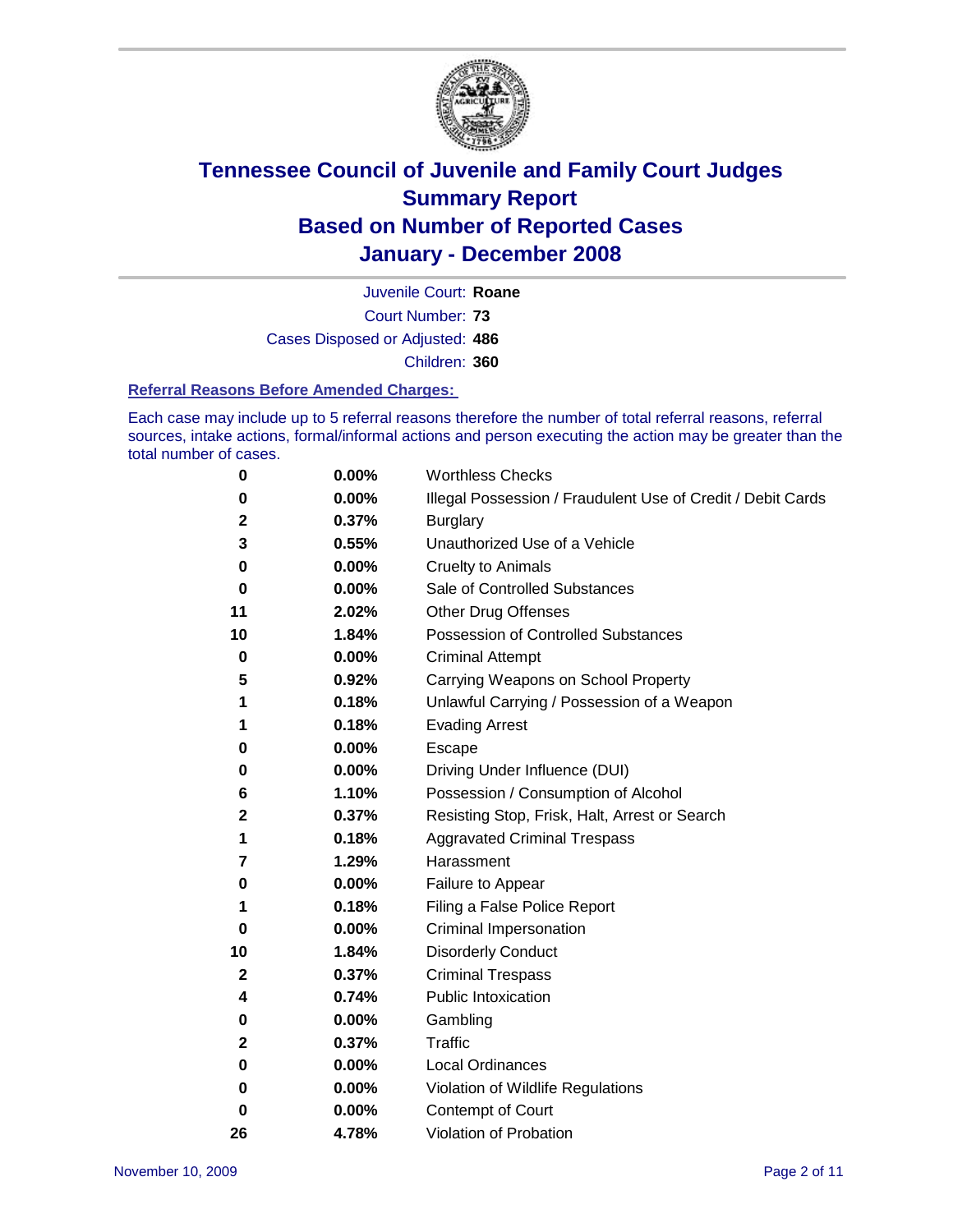

Court Number: **73** Juvenile Court: **Roane** Cases Disposed or Adjusted: **486** Children: **360**

#### **Referral Reasons Before Amended Charges:**

Each case may include up to 5 referral reasons therefore the number of total referral reasons, referral sources, intake actions, formal/informal actions and person executing the action may be greater than the total number of cases.

| 0           | 0.00%    | Violation of Aftercare                 |
|-------------|----------|----------------------------------------|
| 47          | 8.64%    | <b>Unruly Behavior</b>                 |
| 148         | 27.21%   | Truancy                                |
| 19          | 3.49%    | In-State Runaway                       |
| $\mathbf 2$ | 0.37%    | Out-of-State Runaway                   |
| 32          | 5.88%    | Possession of Tobacco Products         |
| 36          | 6.62%    | Violation of a Valid Court Order       |
| 3           | 0.55%    | Violation of Curfew                    |
| 0           | 0.00%    | Sexually Abused Child                  |
| 0           | 0.00%    | <b>Physically Abused Child</b>         |
| 4           | 0.74%    | Dependency / Neglect                   |
| 0           | $0.00\%$ | <b>Termination of Parental Rights</b>  |
| 0           | $0.00\%$ | <b>Violation of Pretrial Diversion</b> |
| 4           | 0.74%    | Violation of Informal Adjustment       |
| 0           | 0.00%    | <b>Judicial Review</b>                 |
| 0           | $0.00\%$ | <b>Administrative Review</b>           |
| 0           | $0.00\%$ | <b>Foster Care Review</b>              |
| 1           | 0.18%    | Custody                                |
| 0           | 0.00%    | Visitation                             |
| 0           | 0.00%    | Paternity / Legitimation               |
| 0           | $0.00\%$ | <b>Child Support</b>                   |
| 0           | $0.00\%$ | <b>Request for Medical Treatment</b>   |
| 0           | 0.00%    | <b>Consent to Marry</b>                |
| 27          | 4.96%    | Other                                  |
| 544         | 100.00%  | <b>Total Referrals</b>                 |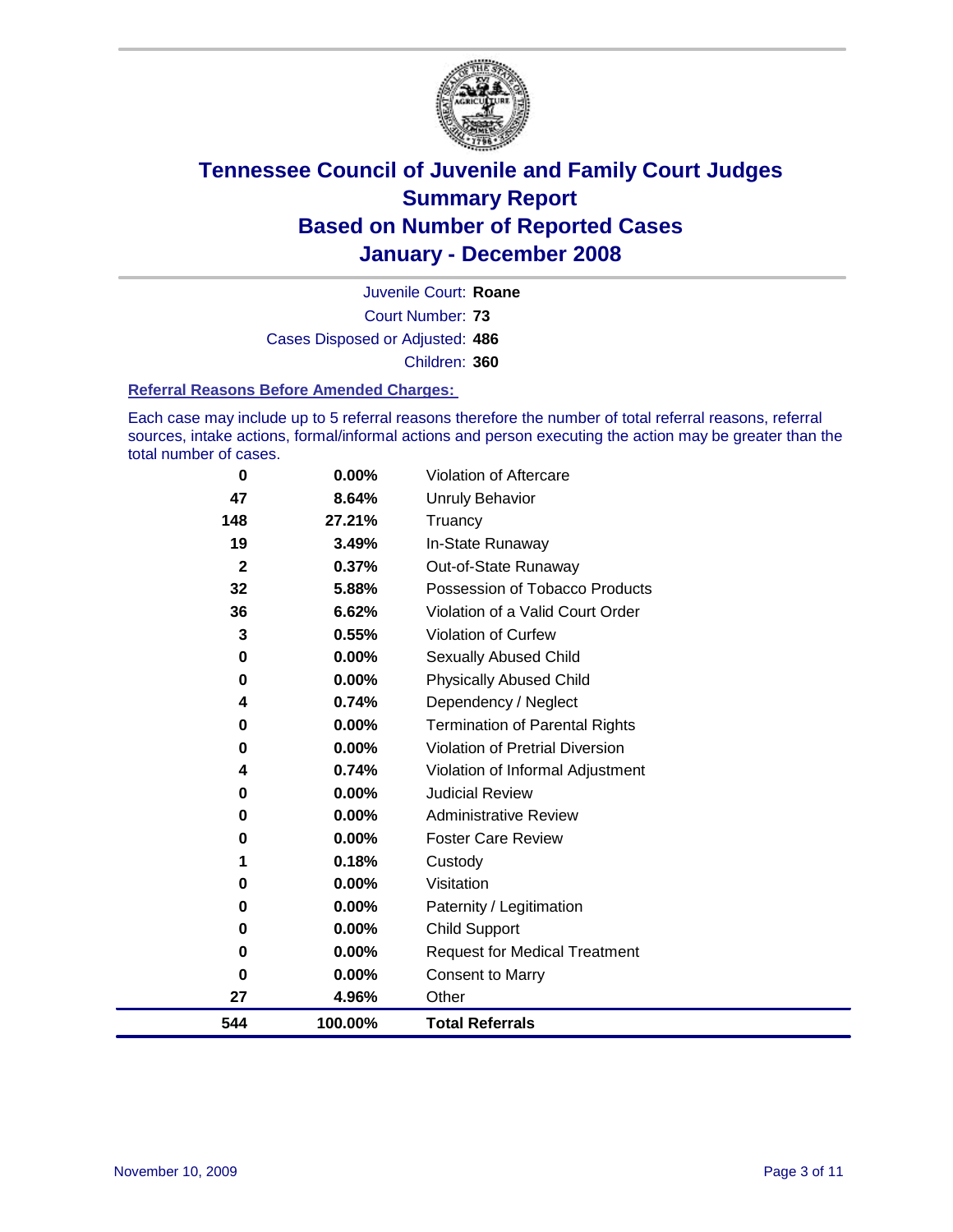

|                            | Juvenile Court: Roane           |                                   |  |  |  |  |
|----------------------------|---------------------------------|-----------------------------------|--|--|--|--|
|                            |                                 | Court Number: 73                  |  |  |  |  |
|                            | Cases Disposed or Adjusted: 486 |                                   |  |  |  |  |
|                            |                                 | Children: 360                     |  |  |  |  |
| <b>Referral Sources: 1</b> |                                 |                                   |  |  |  |  |
| 199                        | 36.58%                          | Law Enforcement                   |  |  |  |  |
| 39                         | 7.17%                           | Parents                           |  |  |  |  |
| 4                          | 0.74%                           | Relatives                         |  |  |  |  |
| 0                          | 0.00%                           | Self                              |  |  |  |  |
| 170                        | 31.25%                          | School                            |  |  |  |  |
| 0                          | 0.00%                           | <b>CSA</b>                        |  |  |  |  |
| 22                         | 4.04%                           | <b>DCS</b>                        |  |  |  |  |
| 0                          | 0.00%                           | <b>Other State Department</b>     |  |  |  |  |
| 1                          | 0.18%                           | <b>District Attorney's Office</b> |  |  |  |  |
| 54                         | 9.93%                           | <b>Court Staff</b>                |  |  |  |  |
| 3                          | 0.55%                           | Social Agency                     |  |  |  |  |
| 0                          | $0.00\%$                        | <b>Other Court</b>                |  |  |  |  |
| 52                         | 9.56%                           | Victim                            |  |  |  |  |
| 0                          | 0.00%                           | Child & Parent                    |  |  |  |  |
| 0                          | $0.00\%$                        | Hospital                          |  |  |  |  |

# **0.00%** Other **100.00% Total Referral Sources**

**0.00%** Unknown

### **Age of Child at Referral: 2**

| 360 | 100.00% | <b>Total Child Count</b> |
|-----|---------|--------------------------|
| 0   | 0.00%   | <b>Unknown</b>           |
| 0   | 0.00%   | Ages 19 and Over         |
| 93  | 25.83%  | Ages 17 through 18       |
| 148 | 41.11%  | Ages 15 through 16       |
| 68  | 18.89%  | Ages 13 through 14       |
| 17  | 4.72%   | Ages 11 through 12       |
| 34  | 9.44%   | Ages 10 and Under        |
|     |         |                          |

<sup>1</sup> If different than number of Referral Reasons (544), verify accuracy of your court's data.

<sup>2</sup> One child could be counted in multiple categories, verify accuracy of your court's data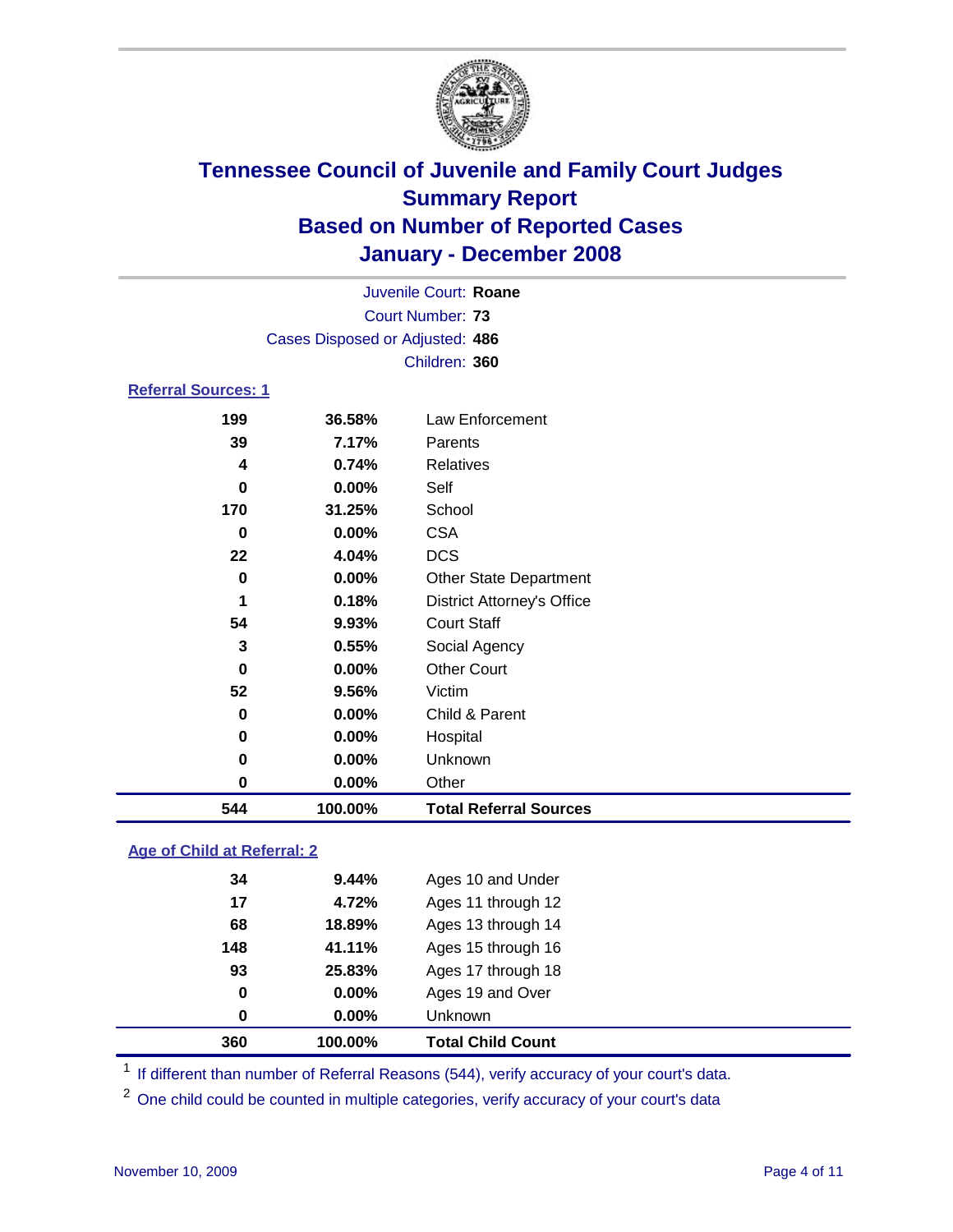

| Juvenile Court: Roane                   |                                 |                          |  |  |  |
|-----------------------------------------|---------------------------------|--------------------------|--|--|--|
| <b>Court Number: 73</b>                 |                                 |                          |  |  |  |
|                                         | Cases Disposed or Adjusted: 486 |                          |  |  |  |
|                                         | Children: 360                   |                          |  |  |  |
| Sex of Child: 1                         |                                 |                          |  |  |  |
| 188                                     | 52.22%                          | Male                     |  |  |  |
| 172                                     | 47.78%                          | Female                   |  |  |  |
| $\bf{0}$                                | 0.00%                           | Unknown                  |  |  |  |
| 360                                     | 100.00%                         | <b>Total Child Count</b> |  |  |  |
| <b>Race of Child: 1</b>                 |                                 |                          |  |  |  |
| 337                                     | 93.61%                          | White                    |  |  |  |
| 11                                      | 3.06%                           | African American         |  |  |  |
| 1                                       | 0.28%                           | Native American          |  |  |  |
| $\bf{0}$                                | 0.00%                           | Asian                    |  |  |  |
| 10                                      | 2.78%                           | Mixed                    |  |  |  |
| 1                                       | 0.28%                           | Unknown                  |  |  |  |
| 360                                     | 100.00%                         | <b>Total Child Count</b> |  |  |  |
| <b>Hispanic Origin: 1</b>               |                                 |                          |  |  |  |
| 8                                       | 2.22%                           | Yes                      |  |  |  |
| 349                                     | 96.94%                          | <b>No</b>                |  |  |  |
| 3                                       | 0.83%                           | Unknown                  |  |  |  |
| 360                                     | 100.00%                         | <b>Total Child Count</b> |  |  |  |
| <b>School Enrollment of Children: 1</b> |                                 |                          |  |  |  |
| 350                                     | 97.22%                          | Yes                      |  |  |  |
| 10                                      | 2.78%                           | No                       |  |  |  |
| $\bf{0}$                                | 0.00%                           | Unknown                  |  |  |  |
| 360                                     | 100.00%                         | <b>Total Child Count</b> |  |  |  |

One child could be counted in multiple categories, verify accuracy of your court's data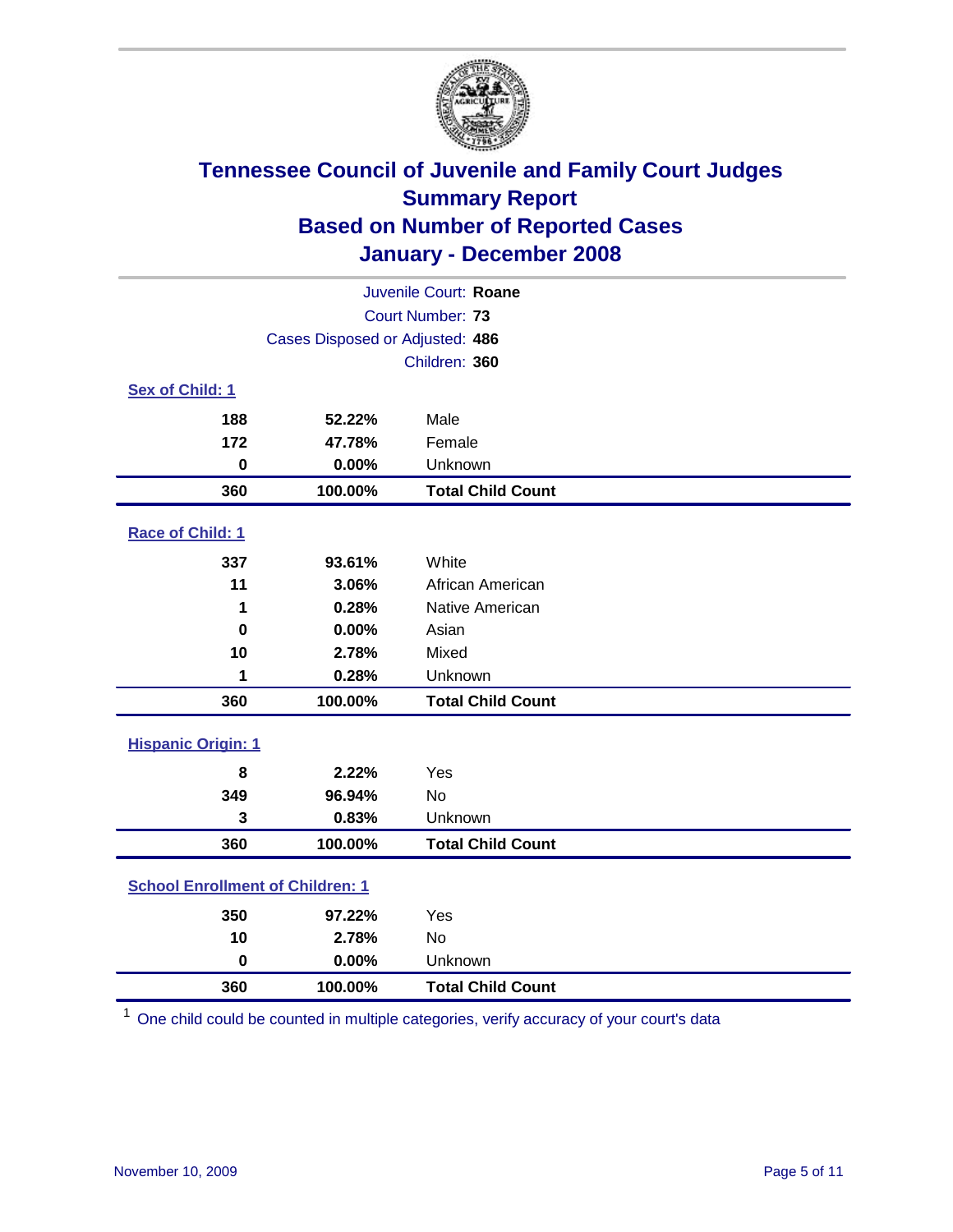

Court Number: **73** Juvenile Court: **Roane** Cases Disposed or Adjusted: **486** Children: **360**

#### **Living Arrangement of Child at Time of Referral: 1**

| 360 | 100.00%  | <b>Total Child Count</b>     |
|-----|----------|------------------------------|
| 3   | 0.83%    | Other                        |
| 0   | $0.00\%$ | Unknown                      |
| 3   | 0.83%    | Independent                  |
| 2   | 0.56%    | In an Institution            |
| 9   | 2.50%    | In a Residential Center      |
| 6   | 1.67%    | In a Group Home              |
| 16  | 4.44%    | With Foster Family           |
| 3   | 0.83%    | With Adoptive Parents        |
| 29  | 8.06%    | <b>With Relatives</b>        |
| 28  | 7.78%    | <b>With Father</b>           |
| 161 | 44.72%   | With Mother                  |
| 12  | $3.33\%$ | With Mother and Stepfather   |
| 5   | 1.39%    | With Father and Stepmother   |
| 83  | 23.06%   | With Both Biological Parents |

#### **Type of Detention: 2**

| 486          | 100.00%  | <b>Total Detention Count</b> |  |
|--------------|----------|------------------------------|--|
| 4            | 0.82%    | Other                        |  |
| 401          | 82.51%   | Does Not Apply               |  |
| $\mathbf{2}$ | 0.41%    | <b>Unknown</b>               |  |
| 1            | 0.21%    | <b>Psychiatric Hospital</b>  |  |
| 0            | $0.00\%$ | Jail - No Separation         |  |
| 0            | $0.00\%$ | Jail - Partial Separation    |  |
| 0            | $0.00\%$ | Jail - Complete Separation   |  |
| 5            | 1.03%    | Juvenile Detention Facility  |  |
| 73           | 15.02%   | Non-Secure Placement         |  |
|              |          |                              |  |

<sup>1</sup> One child could be counted in multiple categories, verify accuracy of your court's data

<sup>2</sup> If different than number of Cases (486) verify accuracy of your court's data.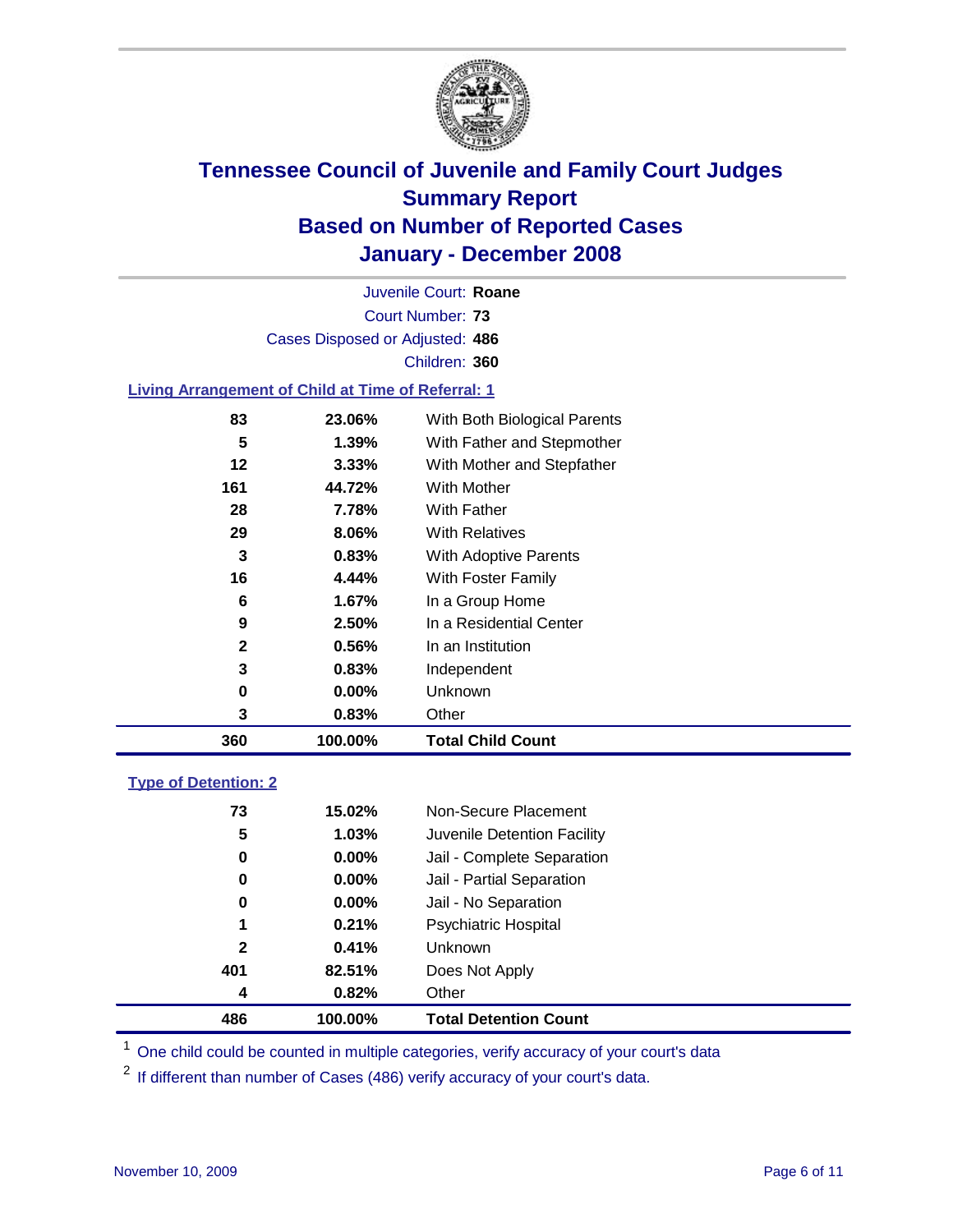

|                                                    | Juvenile Court: Roane           |                                      |  |  |  |  |
|----------------------------------------------------|---------------------------------|--------------------------------------|--|--|--|--|
|                                                    | Court Number: 73                |                                      |  |  |  |  |
|                                                    | Cases Disposed or Adjusted: 486 |                                      |  |  |  |  |
|                                                    | Children: 360                   |                                      |  |  |  |  |
| <b>Placement After Secure Detention Hearing: 1</b> |                                 |                                      |  |  |  |  |
| 147                                                | 30.25%                          | Returned to Prior Living Arrangement |  |  |  |  |
| $\bf{0}$                                           | 0.00%                           | Juvenile Detention Facility          |  |  |  |  |
| $\bf{0}$                                           | 0.00%                           | Jail                                 |  |  |  |  |
| 11                                                 | 2.26%                           | Shelter / Group Home                 |  |  |  |  |
| 5                                                  | 1.03%                           | <b>Foster Family Home</b>            |  |  |  |  |
| 1                                                  | 0.21%                           | Psychiatric Hospital                 |  |  |  |  |
| $\mathbf{2}$                                       | 0.41%                           | Unknown                              |  |  |  |  |
| 318                                                | 65.43%                          | Does Not Apply                       |  |  |  |  |
| $\mathbf 2$                                        | 0.41%                           | Other                                |  |  |  |  |
| 486                                                | 100.00%                         | <b>Total Placement Count</b>         |  |  |  |  |
| <b>Intake Actions: 2</b>                           |                                 |                                      |  |  |  |  |
|                                                    |                                 |                                      |  |  |  |  |
| 530                                                | 97.43%                          | <b>Petition Filed</b>                |  |  |  |  |
| $\bf{0}$                                           | 0.00%                           | <b>Motion Filed</b>                  |  |  |  |  |
| 14                                                 | 2.57%                           | <b>Citation Processed</b>            |  |  |  |  |
| $\bf{0}$                                           | 0.00%                           | Notification of Paternity Processed  |  |  |  |  |
| $\bf{0}$                                           | 0.00%                           | Scheduling of Judicial Review        |  |  |  |  |
| $\bf{0}$                                           | 0.00%                           | Scheduling of Administrative Review  |  |  |  |  |
| 0                                                  | 0.00%                           | Scheduling of Foster Care Review     |  |  |  |  |
| $\bf{0}$                                           | 0.00%                           | Unknown                              |  |  |  |  |
| $\bf{0}$                                           | 0.00%                           | Does Not Apply                       |  |  |  |  |
| 0                                                  | 0.00%                           | Other                                |  |  |  |  |
|                                                    |                                 |                                      |  |  |  |  |

<sup>1</sup> If different than number of Cases (486) verify accuracy of your court's data.

<sup>2</sup> If different than number of Referral Reasons (544), verify accuracy of your court's data.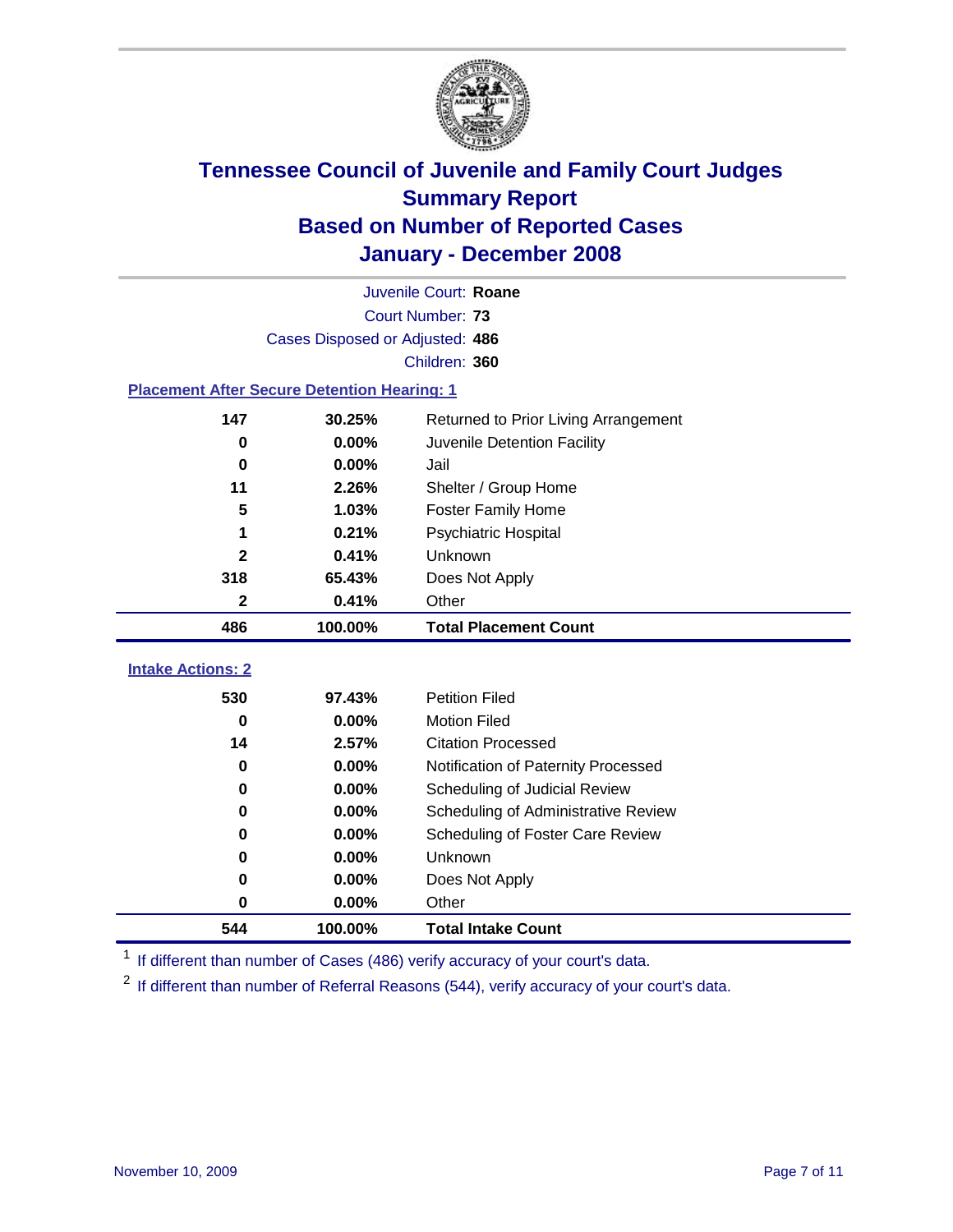

Court Number: **73** Juvenile Court: **Roane** Cases Disposed or Adjusted: **486** Children: **360**

#### **Last Grade Completed by Child: 1**

| 360          | 100.00% | <b>Total Child Count</b>     |
|--------------|---------|------------------------------|
| $\bf{0}$     | 0.00%   | Other                        |
| 20           | 5.56%   | Unknown                      |
| $\bf{0}$     | 0.00%   | <b>Never Attended School</b> |
| 1            | 0.28%   | Graduated                    |
| 10           | 2.78%   | <b>GED</b>                   |
| $\bf{0}$     | 0.00%   | Non-Graded Special Ed        |
| $\mathbf{2}$ | 0.56%   | 12th Grade                   |
| 34           | 9.44%   | 11th Grade                   |
| 55           | 15.28%  | 10th Grade                   |
| 89           | 24.72%  | 9th Grade                    |
| 59           | 16.39%  | 8th Grade                    |
| 27           | 7.50%   | 7th Grade                    |
| 20           | 5.56%   | 6th Grade                    |
| 13           | 3.61%   | 5th Grade                    |
| 8            | 2.22%   | 4th Grade                    |
| 6            | 1.67%   | 3rd Grade                    |
| 6            | 1.67%   | 2nd Grade                    |
| 6            | 1.67%   | 1st Grade                    |
| 4            | 1.11%   | Kindergarten                 |
| 0            | 0.00%   | Preschool                    |
| 0            | 0.00%   | Too Young for School         |

### **Enrolled in Special Education: 1**

<sup>1</sup> One child could be counted in multiple categories, verify accuracy of your court's data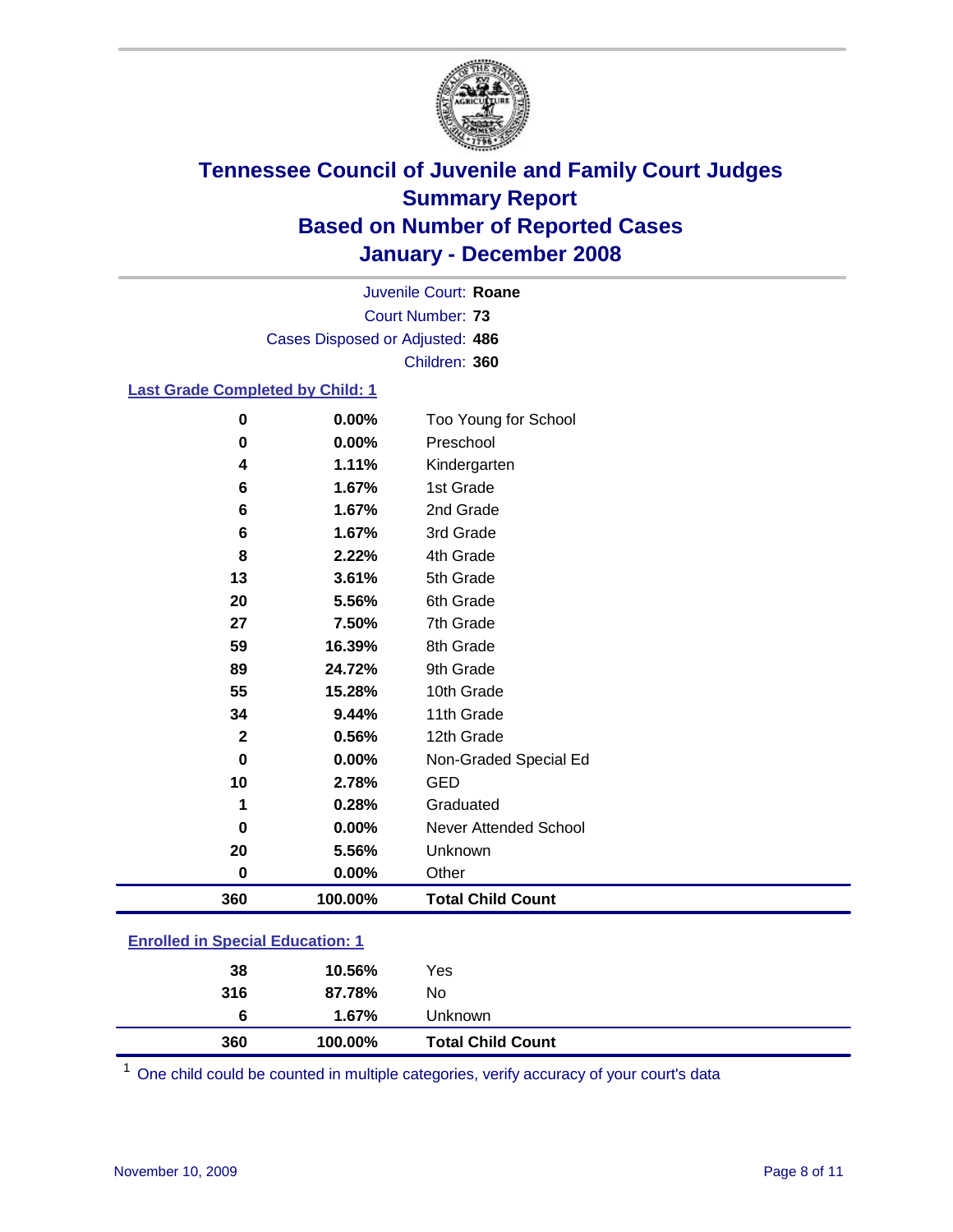

|                              | Juvenile Court: Roane           |                           |  |  |  |
|------------------------------|---------------------------------|---------------------------|--|--|--|
| Court Number: 73             |                                 |                           |  |  |  |
|                              | Cases Disposed or Adjusted: 486 |                           |  |  |  |
|                              |                                 | Children: 360             |  |  |  |
| <b>Action Executed By: 1</b> |                                 |                           |  |  |  |
| 543                          | 99.82%                          | Judge                     |  |  |  |
| 0                            | $0.00\%$                        | Referee                   |  |  |  |
| 1                            | 0.18%                           | <b>YSO</b>                |  |  |  |
| 0                            | $0.00\%$                        | Other                     |  |  |  |
| 0                            | $0.00\%$                        | Unknown                   |  |  |  |
| 544                          | 100.00%                         | <b>Total Action Count</b> |  |  |  |

### **Formal / Informal Actions: 1**

| 112 | 20.59%   | Dismissed                                        |
|-----|----------|--------------------------------------------------|
| 0   | 0.00%    | Retired / Nolle Prosequi                         |
| 196 | 36.03%   | <b>Complaint Substantiated Delinquent</b>        |
| 87  | 15.99%   | <b>Complaint Substantiated Status Offender</b>   |
| 5   | 0.92%    | <b>Complaint Substantiated Dependent/Neglect</b> |
| 0   | 0.00%    | <b>Complaint Substantiated Abused</b>            |
| 0   | 0.00%    | <b>Complaint Substantiated Mentally III</b>      |
| 66  | 12.13%   | Informal Adjustment                              |
| 0   | $0.00\%$ | <b>Pretrial Diversion</b>                        |
| 0   | 0.00%    | <b>Transfer to Adult Court Hearing</b>           |
| 0   | $0.00\%$ | Charges Cleared by Transfer to Adult Court       |
| 24  | 4.41%    | Special Proceeding                               |
| 8   | 1.47%    | <b>Review Concluded</b>                          |
| 24  | 4.41%    | Case Held Open                                   |
| 22  | 4.04%    | Other                                            |
| 0   | 0.00%    | <b>Unknown</b>                                   |
| 544 | 100.00%  | <b>Total Action Count</b>                        |

<sup>1</sup> If different than number of Referral Reasons (544), verify accuracy of your court's data.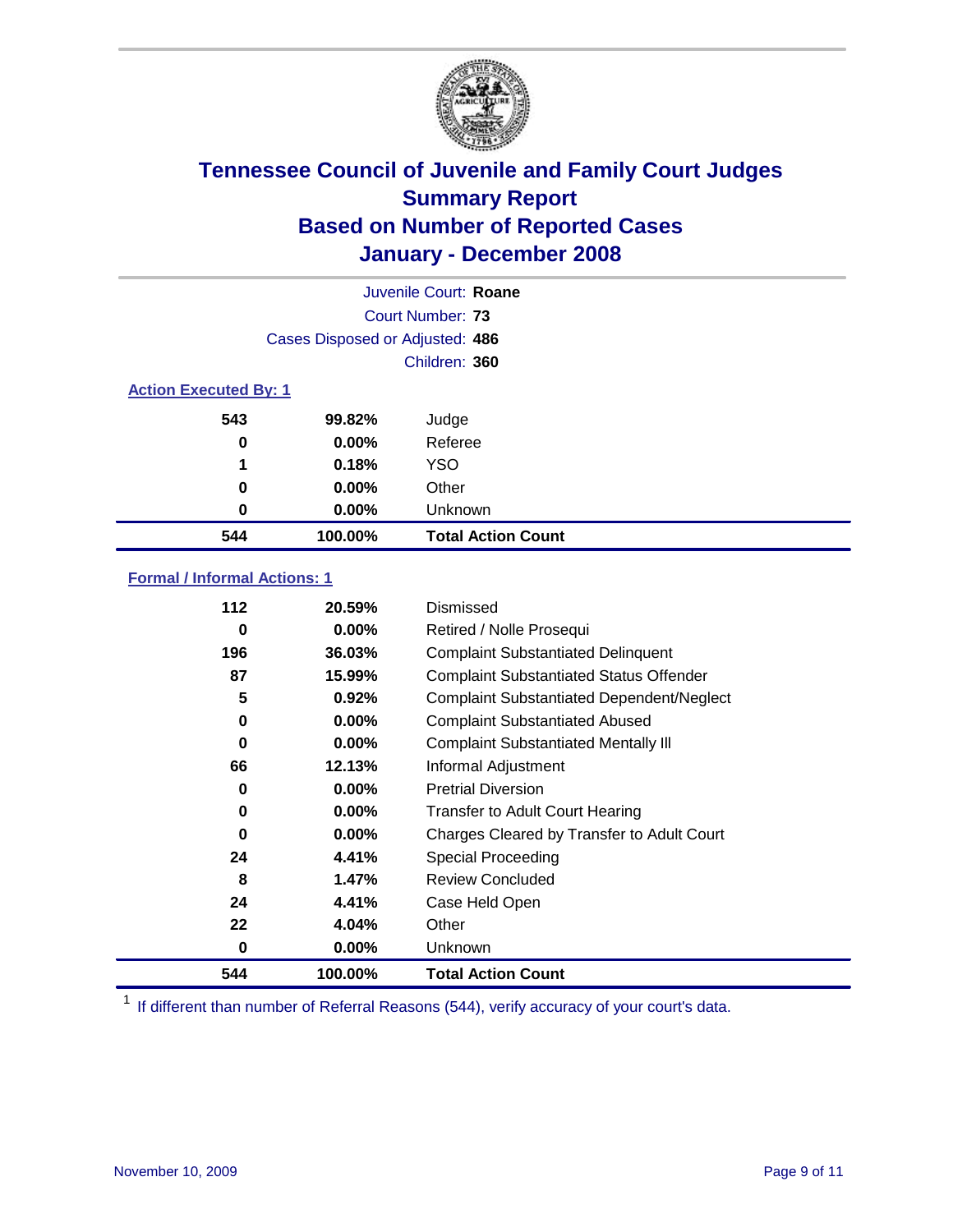

|                       |                                 | Juvenile Court: Roane                                 |
|-----------------------|---------------------------------|-------------------------------------------------------|
|                       |                                 | <b>Court Number: 73</b>                               |
|                       | Cases Disposed or Adjusted: 486 |                                                       |
|                       |                                 | Children: 360                                         |
| <b>Case Outcomes:</b> |                                 | There can be multiple outcomes for one child or case. |
| 112                   | 7.78%                           | <b>Case Dismissed</b>                                 |
| 0                     | 0.00%                           | Case Retired or Nolle Prosequi                        |
| 2                     | 0.14%                           | Warned / Counseled                                    |
| 40                    | 2.78%                           | Held Open For Review                                  |
| 196                   | 13.61%                          | Supervision / Probation to Juvenile Court             |
| 0                     | 0.00%                           | <b>Probation to Parents</b>                           |
| 0                     | 0.00%                           | Referral to Another Entity for Supervision / Service  |
| 19                    | 1.32%                           | Referred for Mental Health Counseling                 |
| 16                    | 1.11%                           | Referred for Alcohol and Drug Counseling              |
| 0                     | 0.00%                           | <b>Referred to Alternative School</b>                 |
| 0                     | 0.00%                           | Referred to Private Child Agency                      |
| 0                     | 0.00%                           | Referred to Defensive Driving School                  |
| 0                     | 0.00%                           | Referred to Alcohol Safety School                     |
| 0                     | 0.00%                           | Referred to Juvenile Court Education-Based Program    |
| 0                     | 0.00%                           | Driver's License Held Informally                      |
| 0                     | 0.00%                           | <b>Voluntary Placement with DMHMR</b>                 |
| 2                     | 0.14%                           | <b>Private Mental Health Placement</b>                |
| $\bf{0}$              | 0.00%                           | <b>Private MR Placement</b>                           |
| 5                     | 0.35%                           | Placement with City/County Agency/Facility            |
| 3                     | 0.21%                           | Placement with Relative / Other Individual            |
| 24                    | 1.67%                           | Fine                                                  |
| 224                   | 15.56%                          | <b>Public Service</b>                                 |
| 35                    | 2.43%                           | Restitution                                           |
| $\mathbf{2}$          | 0.14%                           | <b>Runaway Returned</b>                               |
| 32                    | 2.22%                           | No Contact Order                                      |
| 11                    | 0.76%                           | Injunction Other than No Contact Order                |
| 0                     | 0.00%                           | <b>House Arrest</b>                                   |
| 0                     | 0.00%                           | <b>Court Defined Curfew</b>                           |
| 0                     | 0.00%                           | Dismissed from Informal Adjustment                    |
| 0                     | 0.00%                           | <b>Dismissed from Pretrial Diversion</b>              |
| 0                     | 0.00%                           | Released from Probation                               |
| 1                     | 0.07%                           | <b>Transferred to Adult Court</b>                     |
| 0                     | 0.00%                           | <b>DMHMR Involuntary Commitment</b>                   |